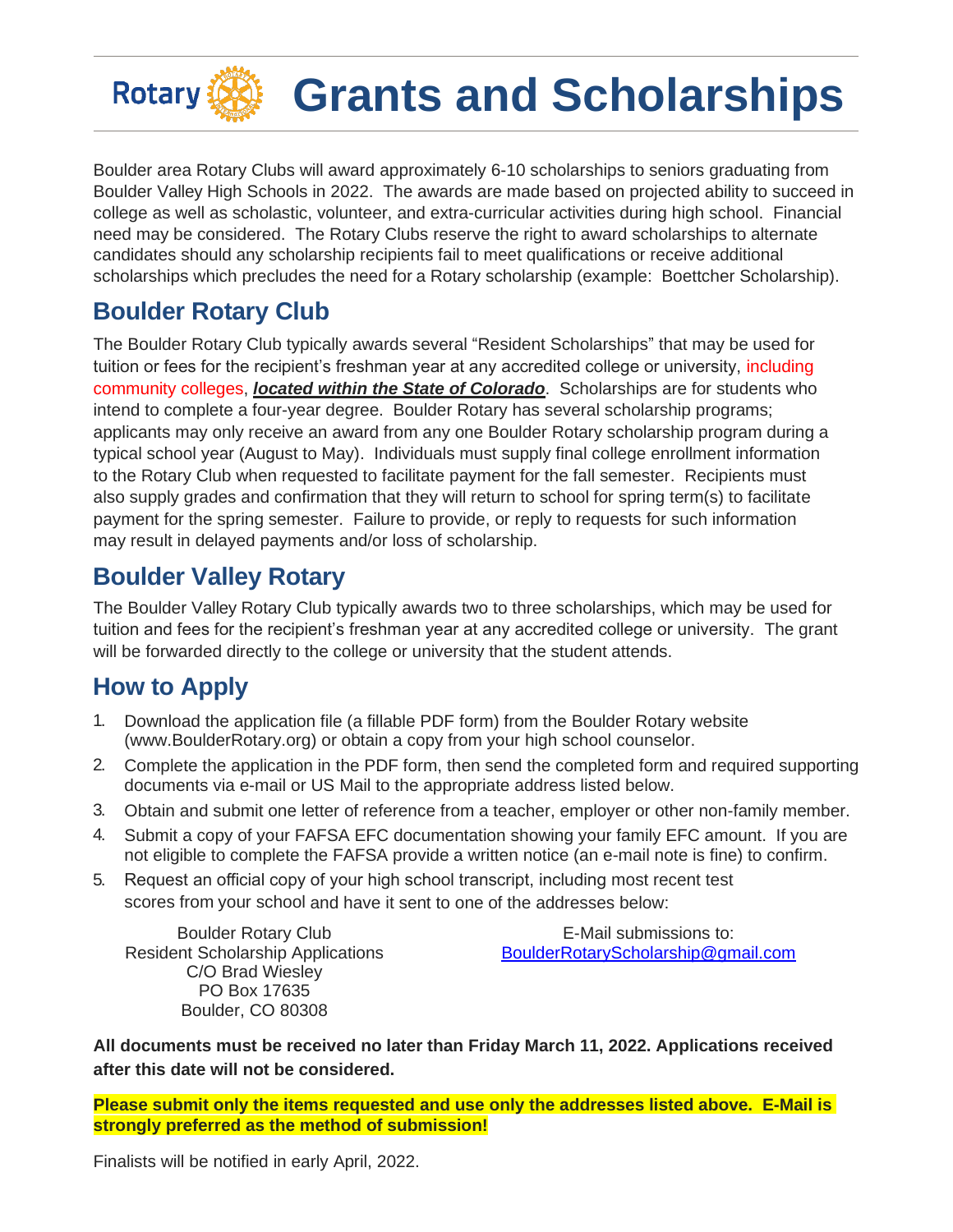Due to the COVID-19 pandemic, finalists may be interviewed using Zoom or a similar method OR may be asked to submit a short essay (500 words or fewer) as a substitute for an interview. Finalists will be notified of the requirement for an interview or essay in early April, 2022.

If interviews are conducted, they will be on Thursday April 21, 2022 between 4:00 and 8:00 PM. Please reserve this time on your calendar so you may participate if chosen as a finalist. There will be some flexibility within that time block, but alternate dates and times will not be considered. *You must be present on the chosen platform for your interview. Other accommodations will not be made.*

### **Notice**

By submitting this application form, you are agreeing to the terms and conditions of these scholarships. Failure to follow the terms and conditions may result in withdrawal of any scholarship award that might be made.

- 1. The Rotary Club(s) prefer e-mail submission of applications and associated documents. We cannot be responsible for items lost or delayed in the US Mail. Late applications and supporting information cannot be accepted.
- 2. You must supply contact information that will be in effect during this process and through the end of the 2022-2023 school year. If your contact information changes, you must update the Rotary Club(s) awarding the scholarship immediately. We communicate throughout the term of your scholarship primarily by e-mail. You must check and respond to e-mail messages in a timely manner or it may delay payments and other benefits under this award. **The Rotary Club(s) will not be responsible for any late fees or charges due to your failure to supply any requested information in a timely manner.**
- 3. As soon as it is available, you must supply the awarding Rotary Club(s) the following information. This must be provided no later than July 15, 2022 in order to assure that your Fall 2022 payment arrives at your school on time.
	- a. Your school identification number.
	- b. Fall 2022 and Spring 2023 deadline dates for payments to your school.
	- c. The address where payments should be mailed to your school.
- 4. During the month of December 2022, the awarding Rotary Club(s) will send you an email confirming your continued attendance at your school in the Spring of 2023. **You must reply to this message in a timely manner with the requested information. Your Spring scholarship payment will not be sent to your school until we hear back from you.**

## **Checklist for Scholarship Application**

This checklist is provided to assist you in submitting a complete application package, please ensure that you submit all information requested. We prefer e-mail over US Mail for all paperwork.

- ❑ Complete the Scholarship Application, ensure it is typed and not handwritten.
- ❑ Submit the Scholarship Application to [boulderrotaryscholarships@gmail.com](mailto:boulderrotaryscholarships@gmail.com)
- ❑ Submit a current transcript from your school.
- ❑ Submit a letter of reference from a teacher, employer, or non-family member.
- ❑ Submit your FAFSA EFC or a statement that you are not eligible for the FAFSA program.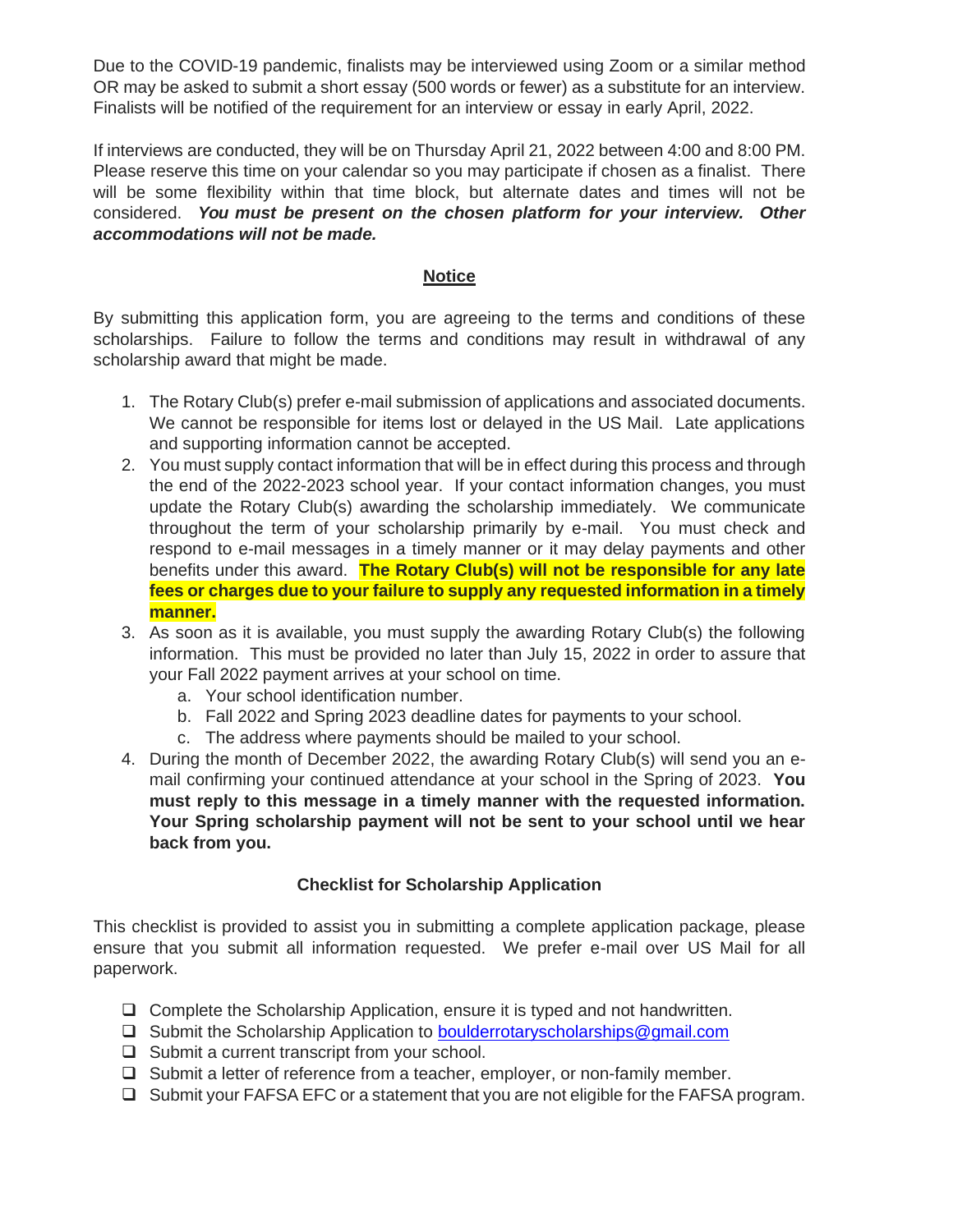

**Clear Form**

### **Fields Outlined in RED are Mandatory All applications MUST be typed – handwritten forms will not be accepted.**

I am applying for a scholarship from (select either or both clubs):

|                            | Boulder Valley Rotary Club (available nationwide) |                                |  |       |              | Boulder Rotary Club (must be used in Colorado) |               |               |               |
|----------------------------|---------------------------------------------------|--------------------------------|--|-------|--------------|------------------------------------------------|---------------|---------------|---------------|
| Name (first, middle, last) |                                                   |                                |  |       |              |                                                | Date of Birth |               |               |
| High School Attended       |                                                   | <b>Select School From List</b> |  |       |              |                                                |               |               |               |
| <b>Home Address</b>        |                                                   |                                |  |       |              |                                                |               |               |               |
| City                       |                                                   |                                |  | State | <b>CO</b>    | ZIP                                            |               |               |               |
| Home Phone                 |                                                   |                                |  |       | Mobile Phone |                                                |               |               |               |
| E-Mail Address             |                                                   |                                |  |       |              |                                                |               |               |               |
| Alternate E-Mail           |                                                   |                                |  |       |              |                                                |               |               |               |
| Parent E-Mail              |                                                   |                                |  |       |              |                                                |               | Mother E-Mail | Father E-Mail |

What is your proposed major in college?

List your choice of colleges in order of preference; mark if you have been accepted by any of the schools and provide the estimated cost of attendance (tuition, books, room and board) for the FIRST YEAR of school.

| School | Accepted | Cost to Attend |
|--------|----------|----------------|
|        |          |                |
|        |          |                |
|        |          |                |
|        |          |                |

How do you plan to finance your college education?

What is your FAFSA EFC?

List below other scholarships you have applied for and the status of each. If awarded, how much did you receive?

| Scholarship | Status  | Amount |
|-------------|---------|--------|
|             | Pending |        |
|             | Pending |        |
|             | Pending |        |
|             | Pending |        |
|             | Pending |        |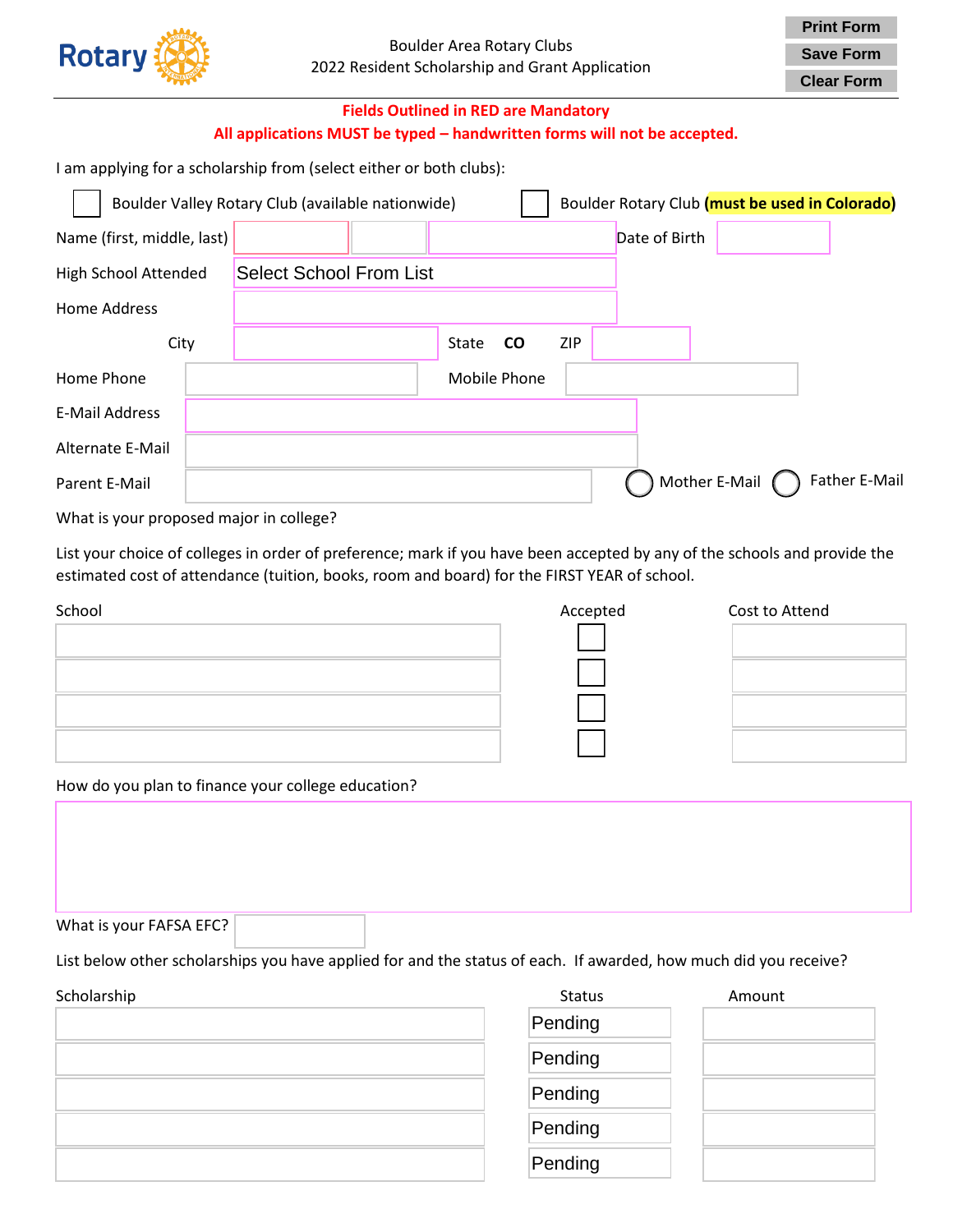

| How many people live in your household? |  |  |  |
|-----------------------------------------|--|--|--|
|-----------------------------------------|--|--|--|

#### Are there others in your family who will be enrolled in college at the same time you are attending?

Employer **Employer COLLEGAN CONTENTS OCCUPATION** 

Mother Father

Are there any unusual circumstances concerning your family's financial situation that you would like to bring to the attention of the selection committee?

#### What paid work experience have you had in the past three years? Please list most recent first and oldest last.

| Employer | From/To | Type of Job | Hours per Week |
|----------|---------|-------------|----------------|
|          |         |             |                |
|          |         |             |                |
|          |         |             |                |
|          |         |             |                |
|          |         |             |                |
|          |         |             |                |
|          |         |             |                |

#### Please describe any volunteer or community service activities that you have participated in over the last three years.

| If you are selected as a finalist, you will be invited to an interview with the scholarship committee on Thursday April |     |  |
|-------------------------------------------------------------------------------------------------------------------------|-----|--|
| 21, 2022 sometime between 4:00 and 8:00 PM in person or by Zoom. Will you be able to attend                             | lNo |  |
| on this date? You must attend this interview on this date to qualify for an award.                                      |     |  |